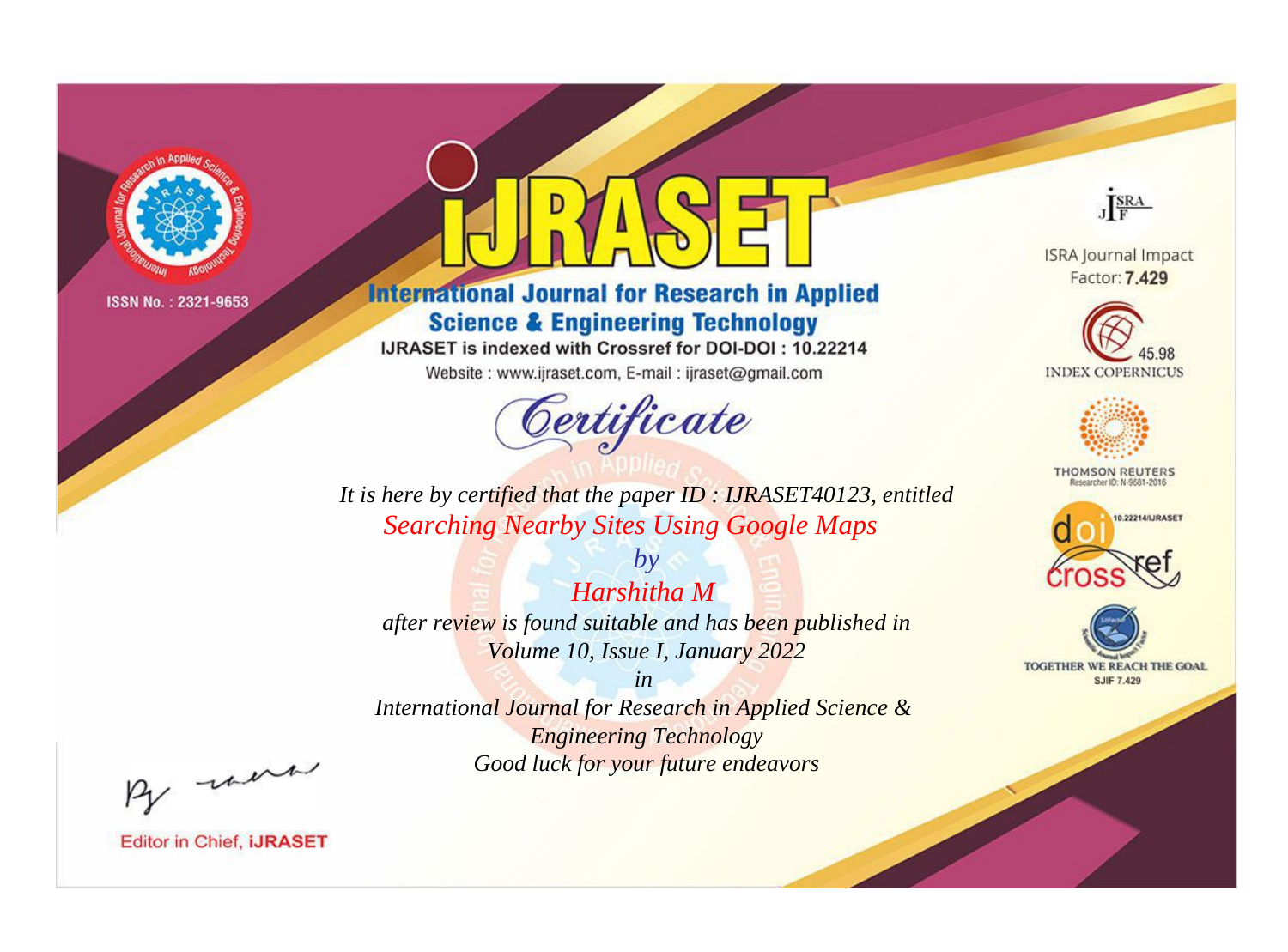

# **International Journal for Research in Applied Science & Engineering Technology**

IJRASET is indexed with Crossref for DOI-DOI: 10.22214

Website: www.ijraset.com, E-mail: ijraset@gmail.com



JERA

**ISRA Journal Impact** Factor: 7.429





**THOMSON REUTERS** 



TOGETHER WE REACH THE GOAL **SJIF 7.429** 

It is here by certified that the paper ID: IJRASET40123, entitled **Searching Nearby Sites Using Google Maps** 

Harshitha S after review is found suitable and has been published in Volume 10, Issue I, January 2022

 $b\nu$ 

 $in$ International Journal for Research in Applied Science & **Engineering Technology** Good luck for your future endeavors

By morn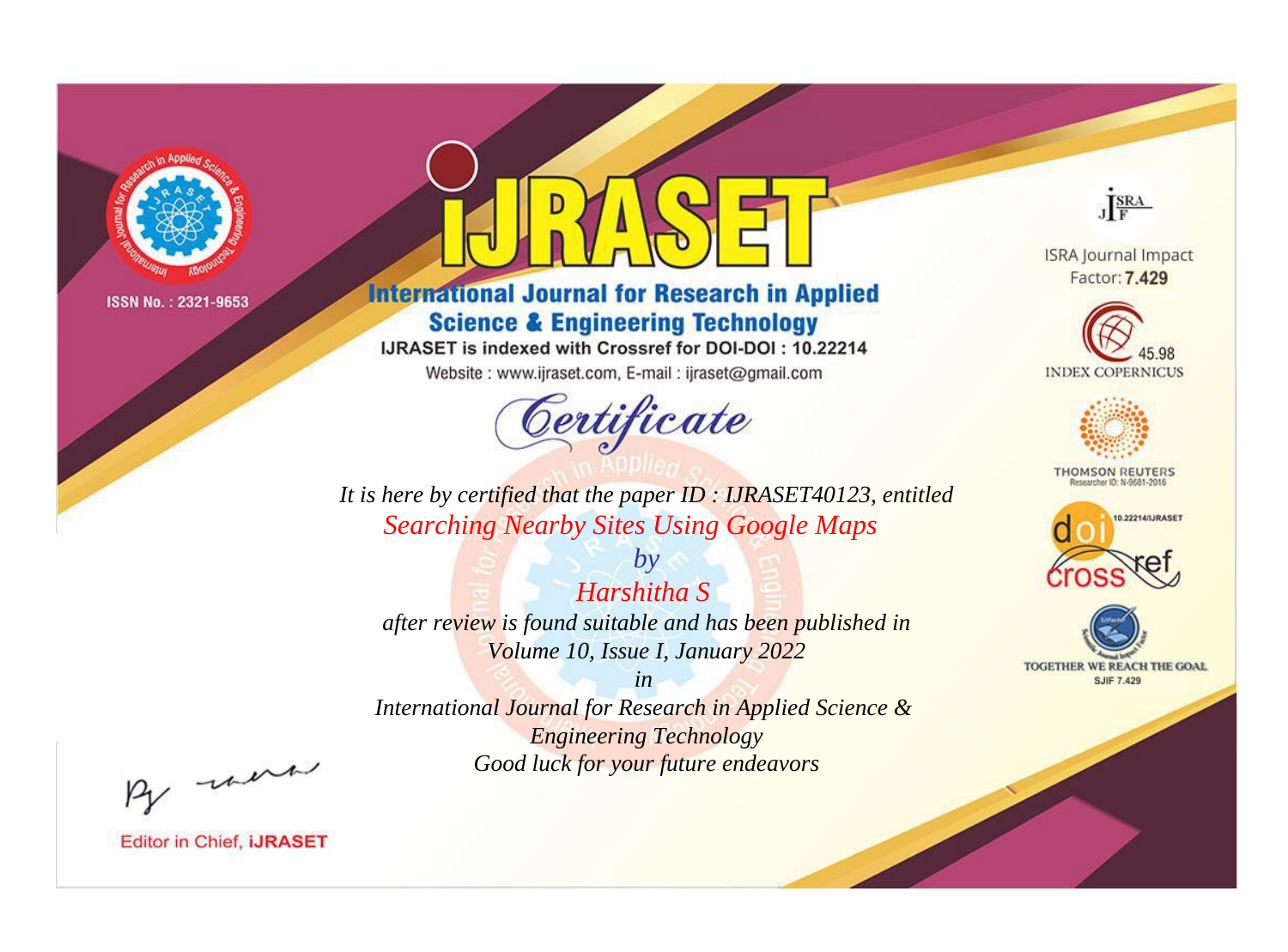

# **International Journal for Research in Applied Science & Engineering Technology**

IJRASET is indexed with Crossref for DOI-DOI: 10.22214

Website: www.ijraset.com, E-mail: ijraset@gmail.com



JERA

**ISRA Journal Impact** Factor: 7.429





**THOMSON REUTERS** 



TOGETHER WE REACH THE GOAL **SJIF 7.429** 

It is here by certified that the paper ID: IJRASET40123, entitled **Searching Nearby Sites Using Google Maps** 

Mahitha Mahesh M after review is found suitable and has been published in Volume 10, Issue I, January 2022

 $b\nu$ 

 $in$ International Journal for Research in Applied Science & **Engineering Technology** Good luck for your future endeavors

By morn